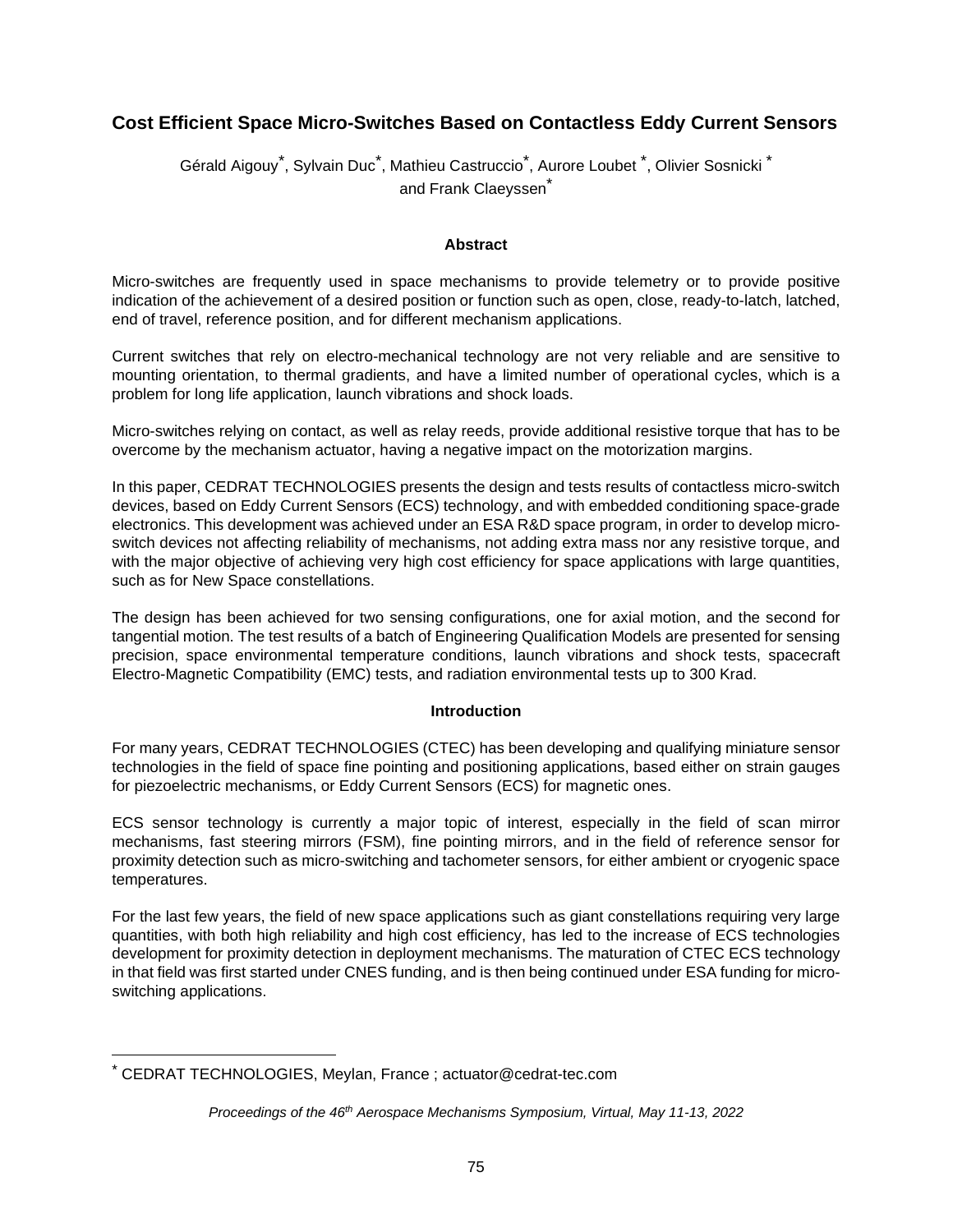

*Figure 1. ECS-Based Micro-Switch Sensor* 

## **Micro-Switch Sensor Design Description**

## Design and Integration Concept Overview

Two micro-switches have been designed in order to provide either axial detection or tangential detection, both having the same housing and interface design, and each having a dedicated sensor head configuration.

The sensing head is located at the tip of a cylindrical body which provides an M16 fastening interface over the complete body length, and which also provides the housing for the embedded conditioning electronics. This design has been proposed in order to provide cost efficiency, as well as simple integration onto structures with precise sensing clearances adjustment, and easy electrical connection to a distant power source without requiring any remote signal conditioning.



*Figure 2. Micro-Switch Design and Integration Concept*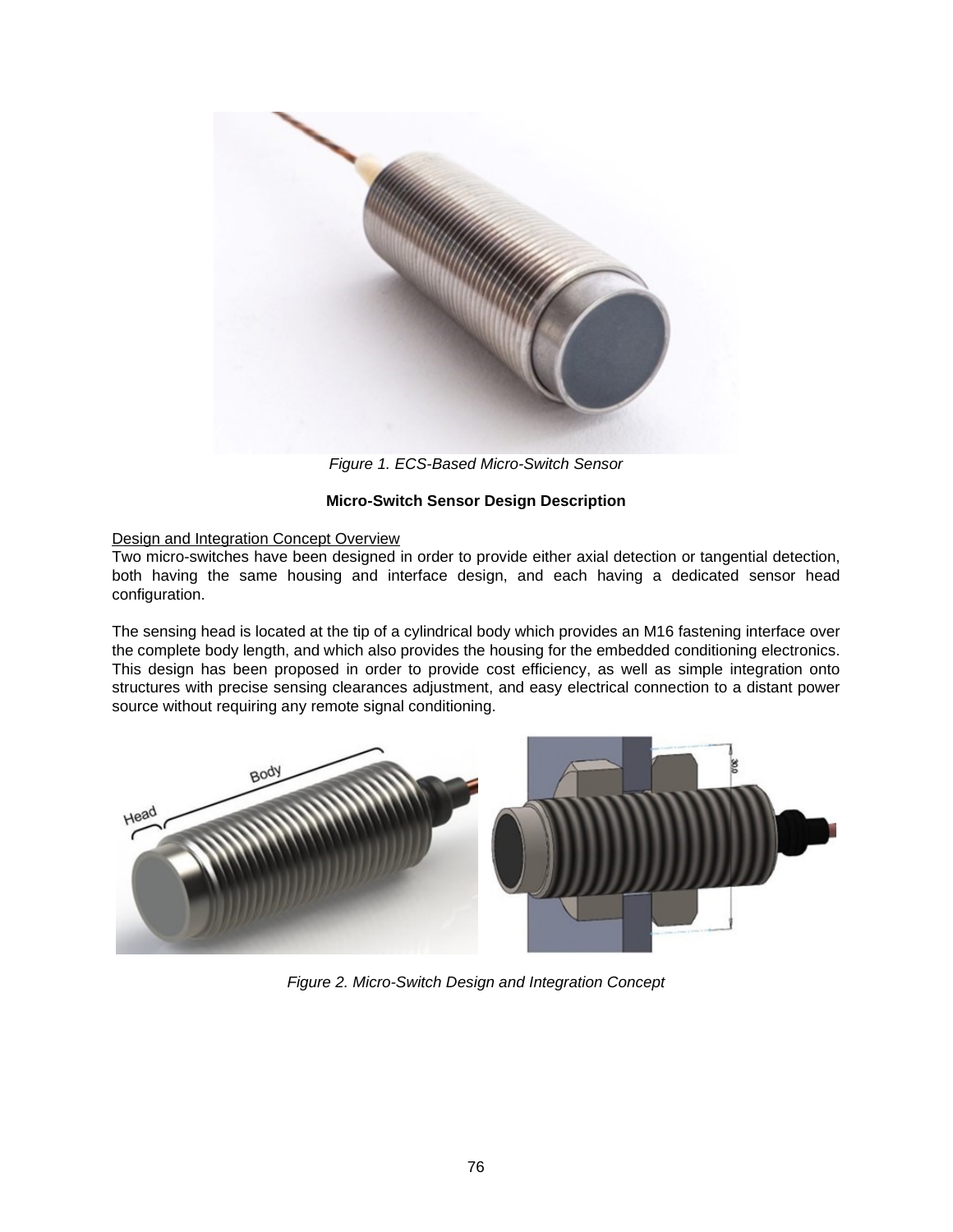

*Figure 3. Axial motion micro-switch design (left) and tangential motion micro-switch design (right)* 

The sensor operates with a push-pull voltage output, which provides a digital output indicating the proximity of a target located onto a moving part. A high level (VOUT = VCC) means that the target is far from the sensor and a low level (VOUT = GND) means that the target close to the sensor.

The approach of a high output level when the target is far from the sensor was defined for safety concerns, in case of sensor failure. If a failure does occur, the output is set to low level, as if indicating the proximity of the target is in front of the sensor, in such a way that the mechanism motion can be stopped to avoid a collision, in order to activate a redundant sensor.

Figure 4 illustrates the clearances to be adjusted at integration (red colors), at end of stroke of mechanism i.e., at mechanism motion stopping, thanks to the M16 fastening / positioning interface.



*Figure 4. Micro-Switch proximity clearance for axial motion (left) and tangential motion (right)* 

The cylindrical body of the sensor which serves as the fastening interface also provides the housing for the conditioning electronics, which will detect and quantify the inductance and resistance variations difference between two measurement coils, based on differential measurement principle. The void volume of the housing all around the electronics Printed Circuit Board (PCB) is filled with potting, in order to avoid any air entrapment, and to provide thermal heat sinking toward mechanical interfaces.

The major advantage of the differential measurement approach between two coils is the insensitivity to thermal variation of the environment, as the thermal drift is applied to the two coils with the same effect, and cancelled by differential subtraction. Figure 5 illustrates the architecture of the embedded conditioning electronics.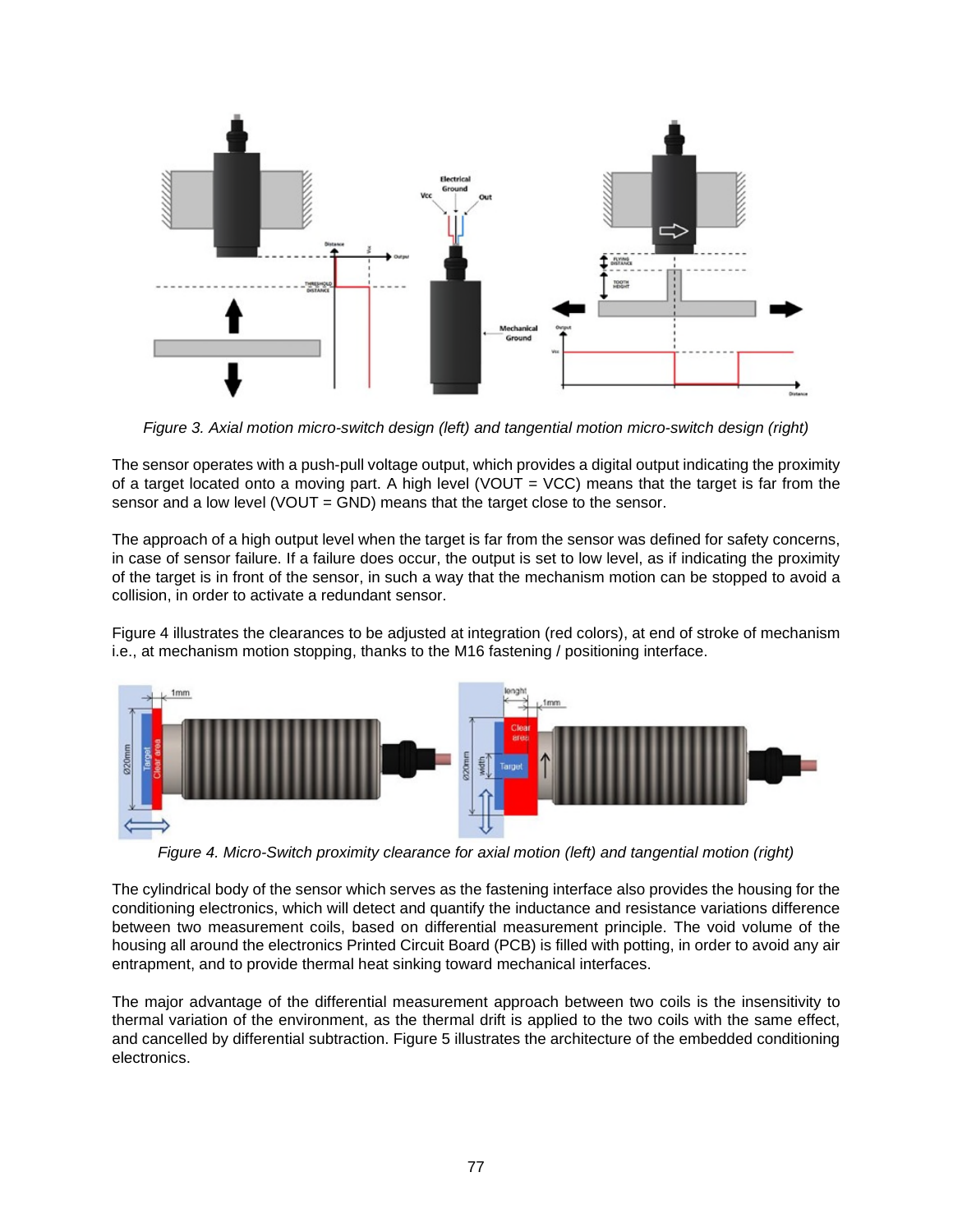

*Figure 5. Micro-switch embedded conditioning electronics* 



*Figure 6. Micro-switch embedded space-grade conditioning PCB design* 

The sensor head, body, and conditioning electronics are independent prior to final assembly, and can be modified separately. This feature enables multiple sensor configurations without impacting outer design or dimensions, in order to provide either tangential or axial motion detection of a distant target located on a moving part.

With same mechanical design configuration, other sensing heads and conditioning electronics can be customized to fit with customer requirements, in order to provide specific threshold distances, and specific operational conditions from high to cryogenic temperatures.

## Axial and Tangential Sensing Heads Configurations

The sensing principle of the micro-switches proposed are based on the eddy current measurement principle, requiring emitting and sensing coils implemented onto a space PCB. The emitting coil generates eddy currents on a distant target surface, with a small electrical excitation at high frequency, typically adjustable between 500 kHz to 5 MHz. This signal is based on Colpitts oscillator, the emitting coil being part of the current tank in such a way that the emitting function requires a very low power to provide the required high frequency magnetic field oscillation.

According to Lenz's Law, the direction of the eddy currents induced on the target conductor by the oscillating magnetic field generates an opposite magnetic field opposing to the emitted one in such a way that variations are observed in the sensing coil inductance values as function of the distance to the target.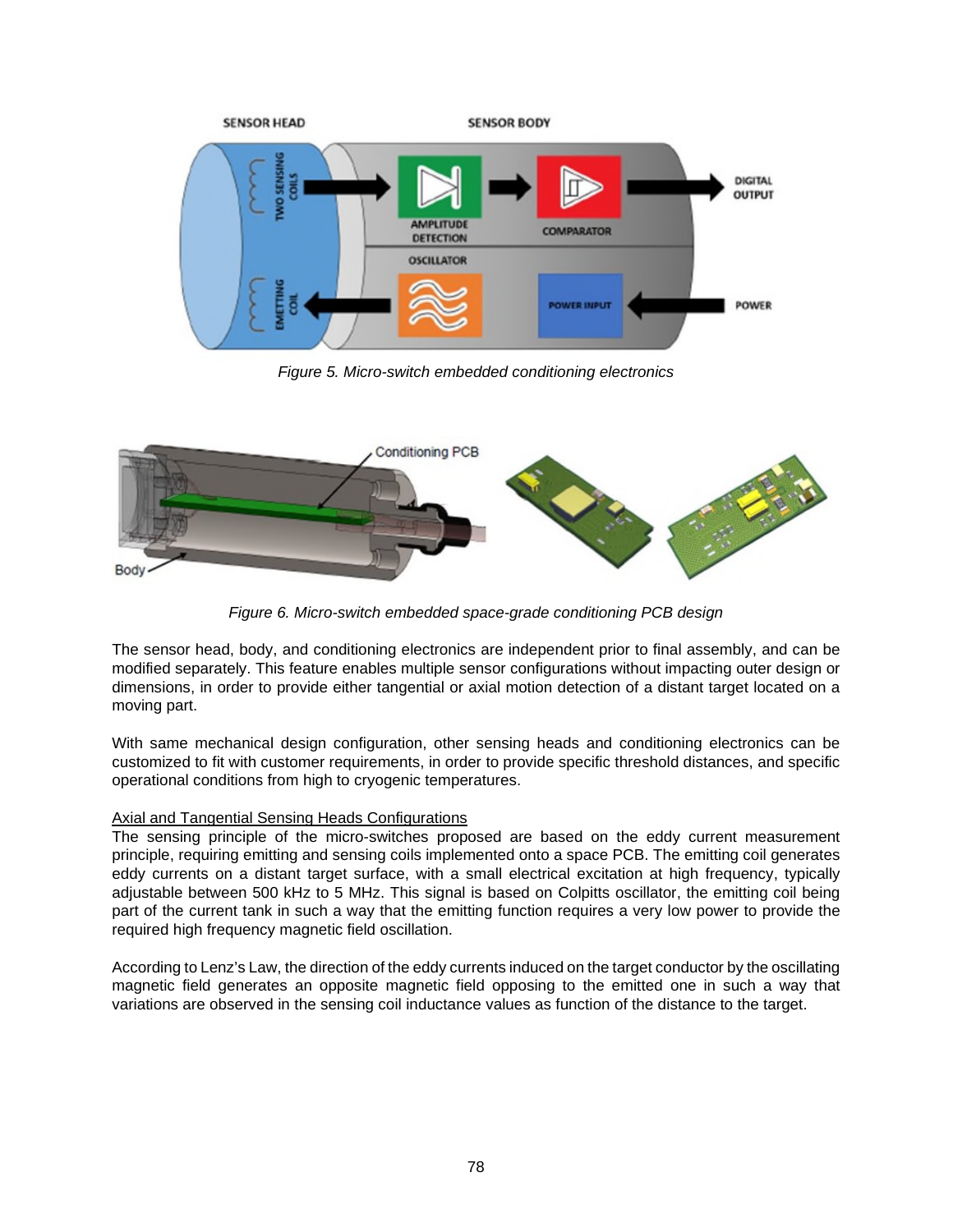

 *Figure 7. Emitting Sensing & Sensing coils configurations, axial (left) and tangential (right)* 

## **Manufacturing of Engineering Qualification Models (EQM)**

The project which is still ongoing has allowed the manufacturing of a batch of four Engineering Qualification Models, two in axial motion detection, and two in tangential. Figure 8 shows the space design achieved, with the space design of embedded conditioning electronics.



*Figure 8. Batch of Four Engineering Qualification Models*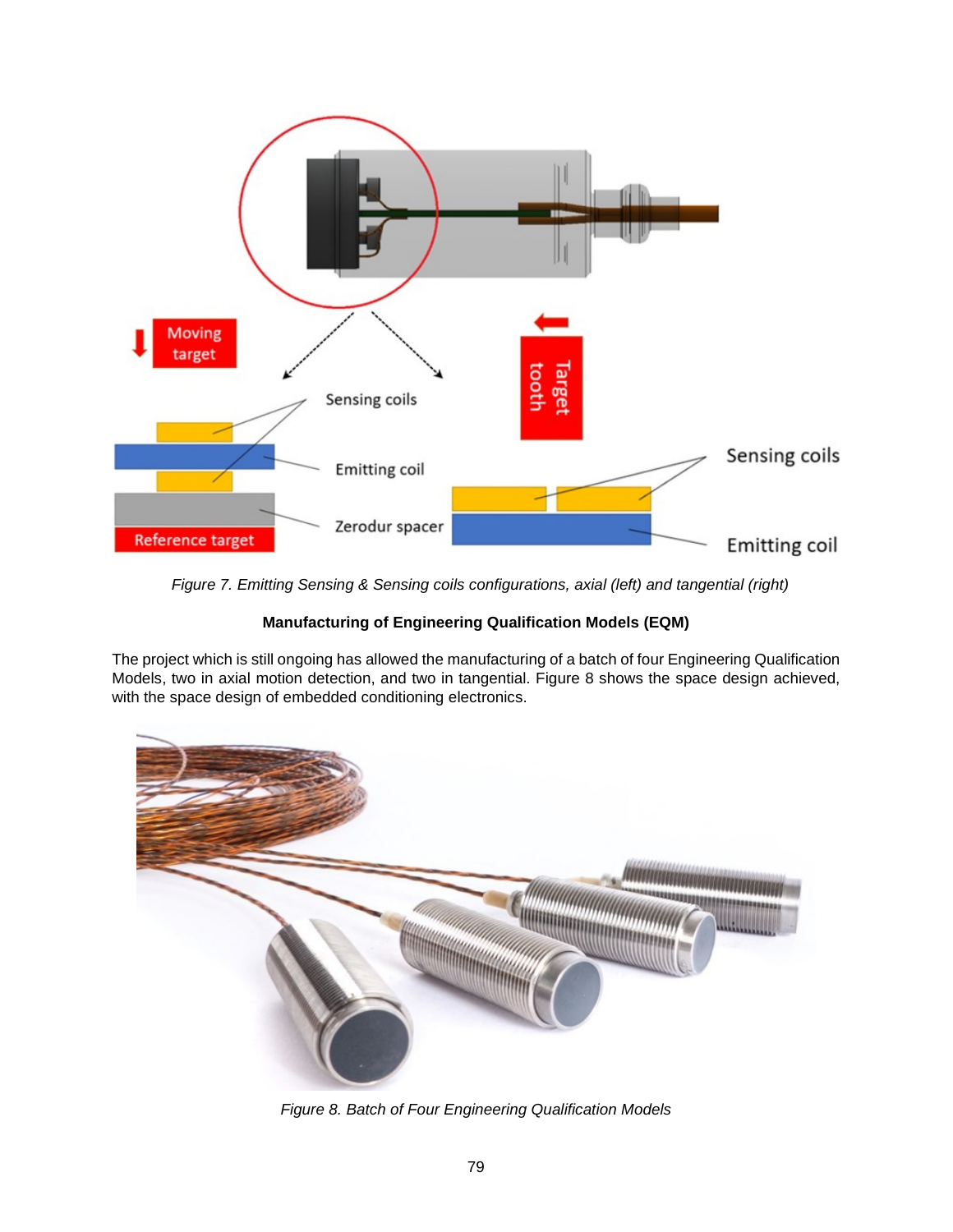The embedded conditioning electronics were designed and manufactured according to space-grade standards, considering the PCB applicable design rules as well as materials. All active components included in the PCB are space Engineering Models.



*Figure 9. Space Grade EQM Embedded Conditioning Electronics* 

The performance test bench was realized based on a commercial reference position sensor and the use of a voice coil actuator implemented onto flexure bearings, in order to simulate a proximity motion of a moving part without friction.



*Figure 10. Sensing motion test bench principles, axial (left) and tangential (right)*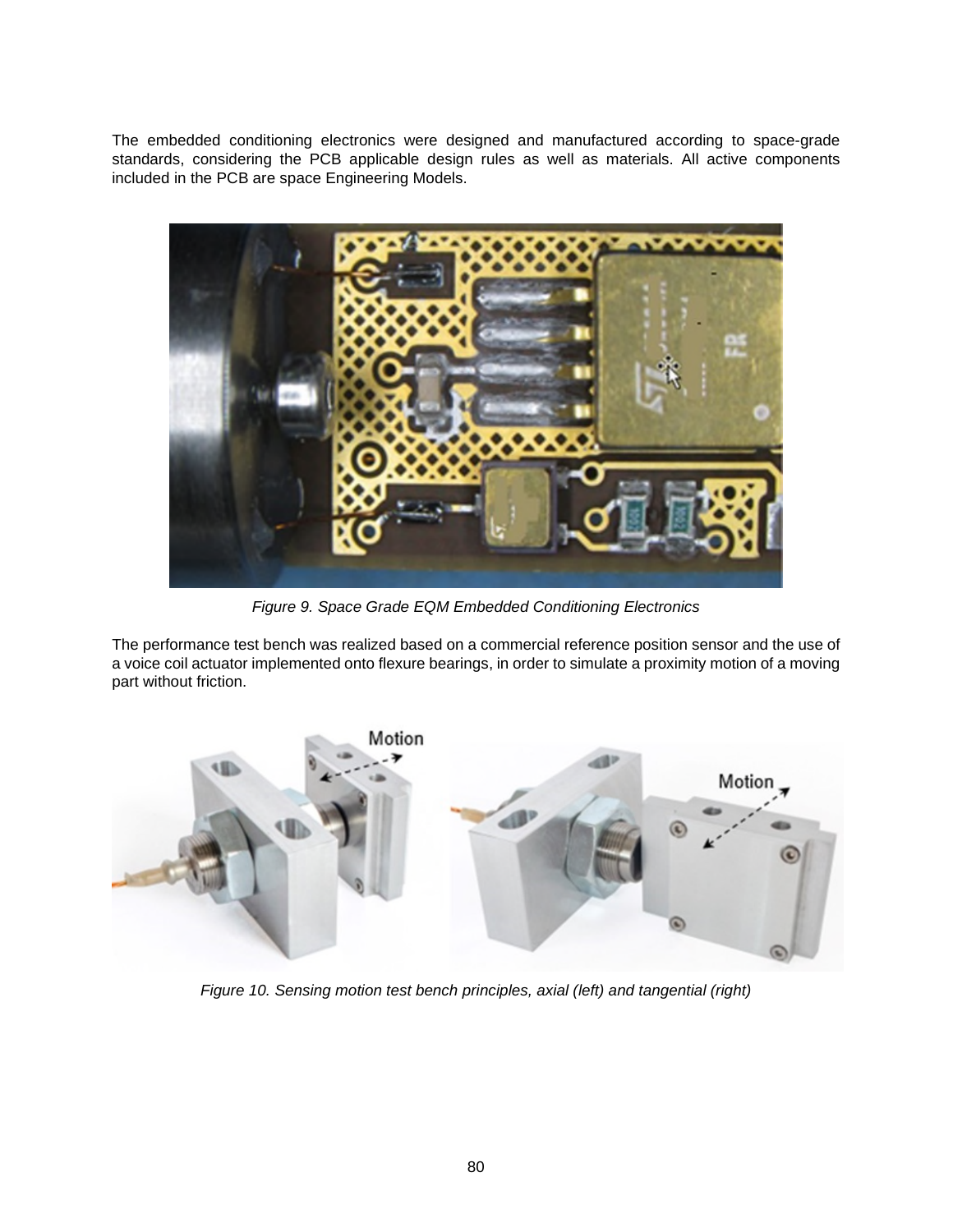

*Figure 11. Sensing performance test bench, axial (left) and tangential (right)* 

At the time of the current publication, the proximity detection principle has been successfully tested, with accuracy demonstrated lower than 50 µm. The hysteresis error during cyclic forward and backward motions has also been evaluated to about 20 µm, but this does not need to be taken into account when using the micro-switch to detect end of stroke in such applications as deployment mechanisms.



*Figure 12. Sensing Test Results – Proximity Detection*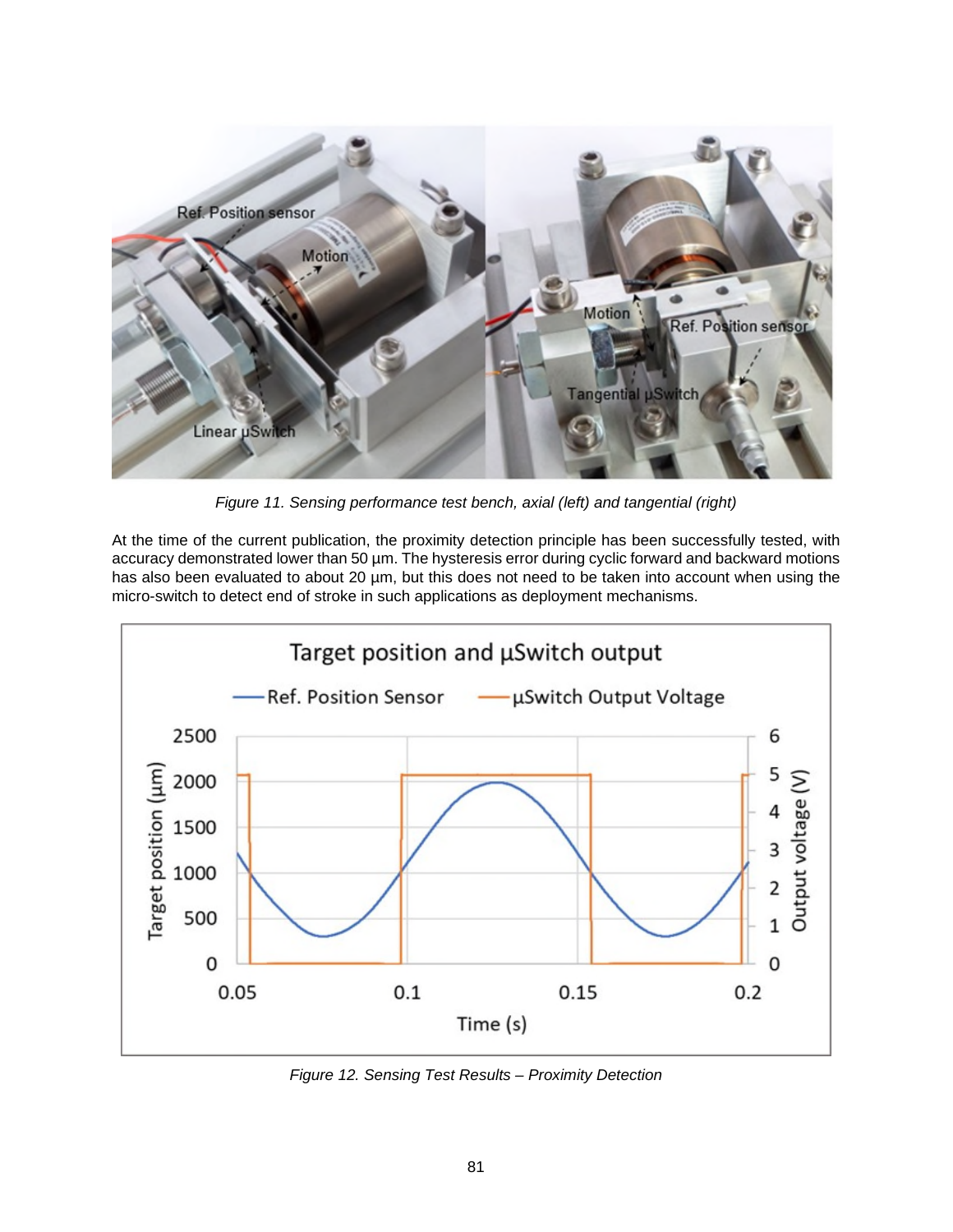

*Figure 13. Sensing test results – Forward / backward hysteresis threshold* 

The qualification test campaign shall be completed by the end of 2022 to fully demonstrate all environmental requirements by test.

Table 1 summarizes the performances expected of the proposed micro-switch design, as well as expected recurrent cost which is a key driver of this technology in new space applications.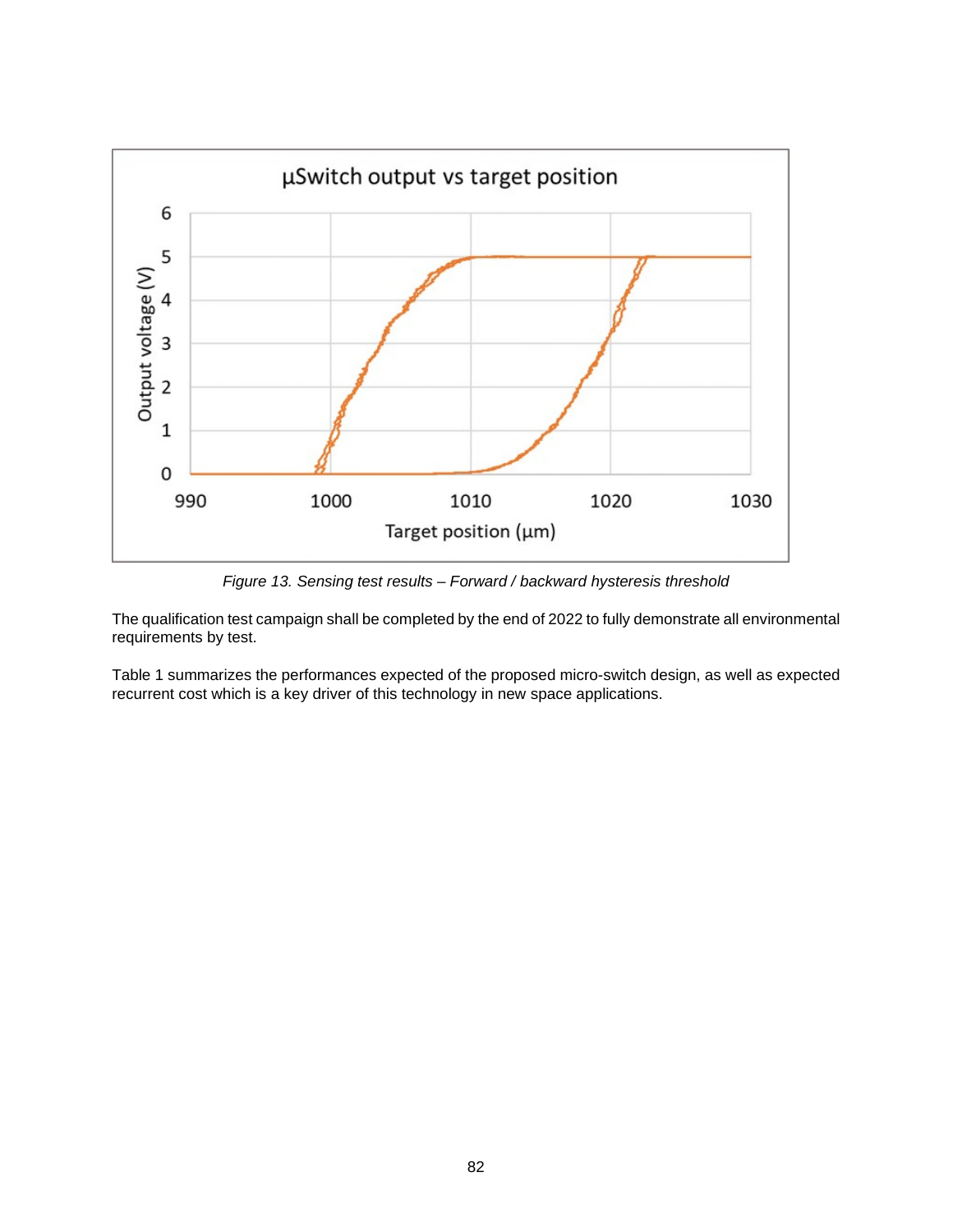| $1 \text{ mm}$                                      |
|-----------------------------------------------------|
| Push-pull                                           |
| Power supply                                        |
| <b>GND</b>                                          |
| 3.3 or 5V DC                                        |
| $<$ 100 mW                                          |
| Pigtail with leads                                  |
| $≤10 \mu m$                                         |
| ≤50 µm $(1)$                                        |
| $<$ 1 ms                                            |
| Ø16 x 50 mm                                         |
| 37 g                                                |
| -50 $^{\circ}$ C to +90 $^{\circ}$ C                |
| -60°C to +100°C                                     |
| 100 - 300 Krad                                      |
| > 500000                                            |
| >1000                                               |
| < 22 years                                          |
| TML <1%, CVCM<0.1%                                  |
| $> 200$ Hz                                          |
| 0.5 g <sup>2</sup> /Hz 60 Hz to 400 Hz              |
| 1500 g's 1000 Hz to 10000 Hz                        |
| > 0.9999 with a confidence level of 95%             |
| < 6k euros for 10 units<br>< 4k euros for 100 units |
|                                                     |

*Table 1. Micro-Switch functional performances & recurring costs summary* 

(1) Depending on calibration reference sensor accuracy. Repeatability ≤ 10 µm is to be considered as most relevant performance.